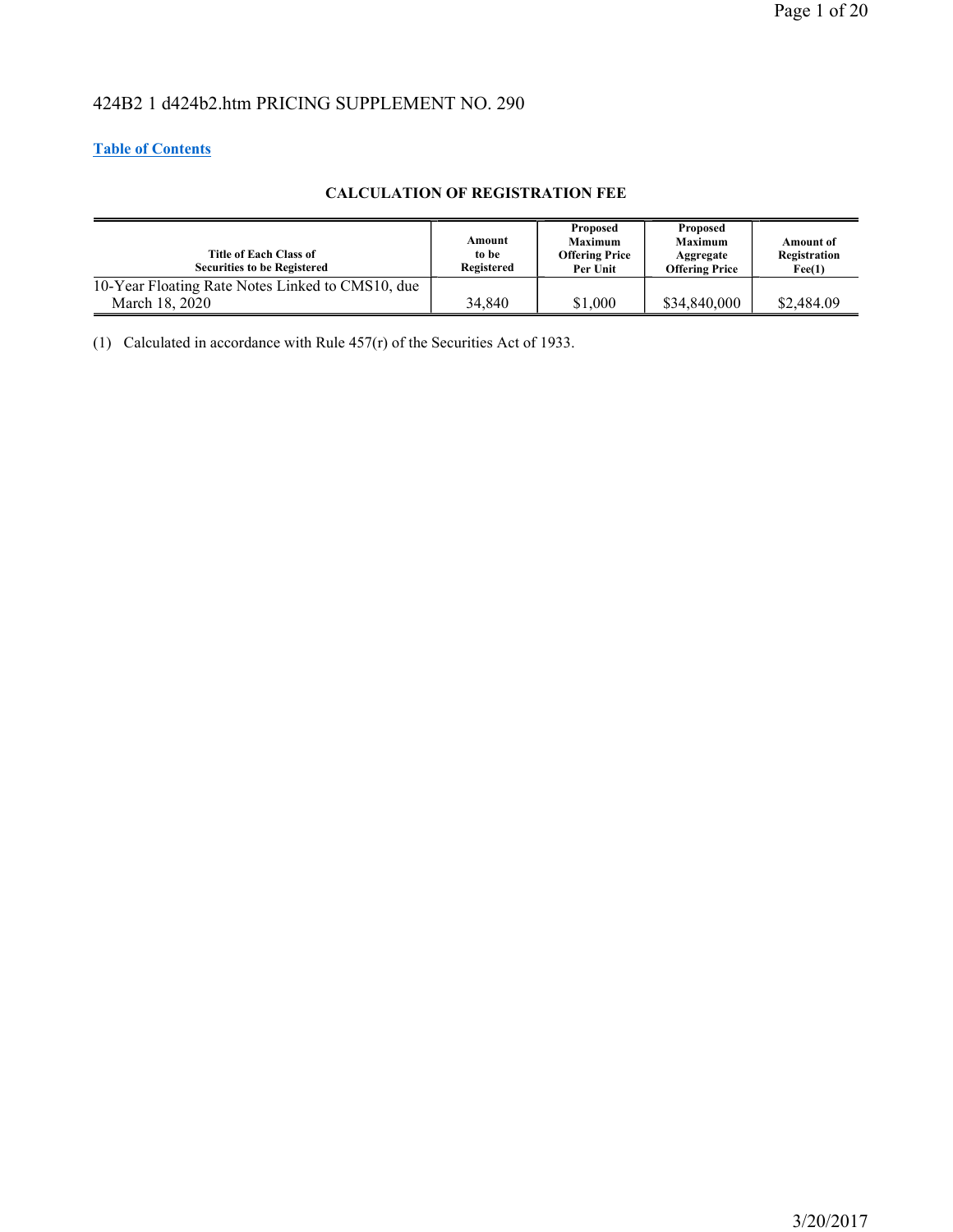Pricing Supplement No. 290 **Filed Pursuant to Rule 424(b)(2)** (To Prospectus dated April 20, 2009 **Registration No. 333-158663** and Series L Prospectus Supplement dated April 21, 2009)



# **\$34,840,000 10-Year Floating Rate Notes Linked to CMS10, due March 18, 2020**

- The notes are senior unsecured debt securities issued by Bank of America Corporation. Payments on the notes are subject to our credit risk. The notes provide holders a floating rate based on the CMS10 rate, as described below.
- The notes will be issued in denominations of whole units. Each unit will have a principal amount of \$1,000.
- We will pay interest on the notes quarterly in arrears on March 18, June 18, September 18, and December 18 of each year, and on the maturity date, beginning on June 18, 2010.
- The notes will accrue interest for each quarterly interest period at a floating rate per annum equal to the product of (a) the Participation Rate and (b) the 10 year U.S. Dollar Constant Maturity Swap Rate ("CMS10"). The CMS10 rate is a long-term interest rate that measures the fixed rate of interest payable on a fixed for floating U.S. dollar interest rate swap transaction with a maturity of 10 years.
- The Participation Rate is 97% as determined on March 15, 2010 (the "pricing date"). Due to the Participation Rate, the floating rate payable on the notes will be less than the CMS10 rate.
- At maturity, you will receive for each unit of your notes a cash payment equal to the \$1,000 principal amount, plus any accrued and unpaid interest.
- The notes may not be redeemed at our option or at your option prior to the maturity date.
- The notes will not be listed on any securities exchange.
- Each of Merrill Lynch, Pierce, Fenner & Smith Incorporated ("MLPF&S") and its broker-dealer affiliate First Republic Securities Company, LLC ("First Republic") is acting in its capacity as principal for your account.
- The CUSIP number for the notes is 06048WBC3.

The notes:

| <b>Are Not FDIC Insured</b>                                                  | <b>Are Not Bank Guaranteed</b> | <b>May Lose Value</b>                  |                                                    |  |
|------------------------------------------------------------------------------|--------------------------------|----------------------------------------|----------------------------------------------------|--|
| Public offering price<br>Underwriting discount<br>Proceeds (before expenses) |                                | Per Note<br>100.00%<br>2.50%<br>97.50% | Total<br>\$34,840,000<br>\$871,000<br>\$33,969,000 |  |

*The notes are unsecured and are not savings accounts, deposits, or other obligations of a bank. The notes are not guaranteed by Bank of America, N.A. ("BANA") or any other bank, are not insured by the Federal Deposit Insurance Corporation (the "FDIC") or any other governmental agency and involve investment risks. Potential purchasers of the notes should consider the information under "Risk Factors" beginning on page PS-7.* 

*None of the Securities and Exchange Commission (the "SEC"), any state securities commission, or any other regulatory body has approved or disapproved of these notes or passed upon the adequacy or accuracy of this pricing supplement, the accompanying prospectus supplement, or the accompanying prospectus. Any representation to the contrary is a criminal offense.* 

We will deliver the notes in book-entry form only through The Depository Trust Company on or about March 18, 2010 against payment in immediately available funds.

# **Merrill Lynch & Co.**  Selling Agent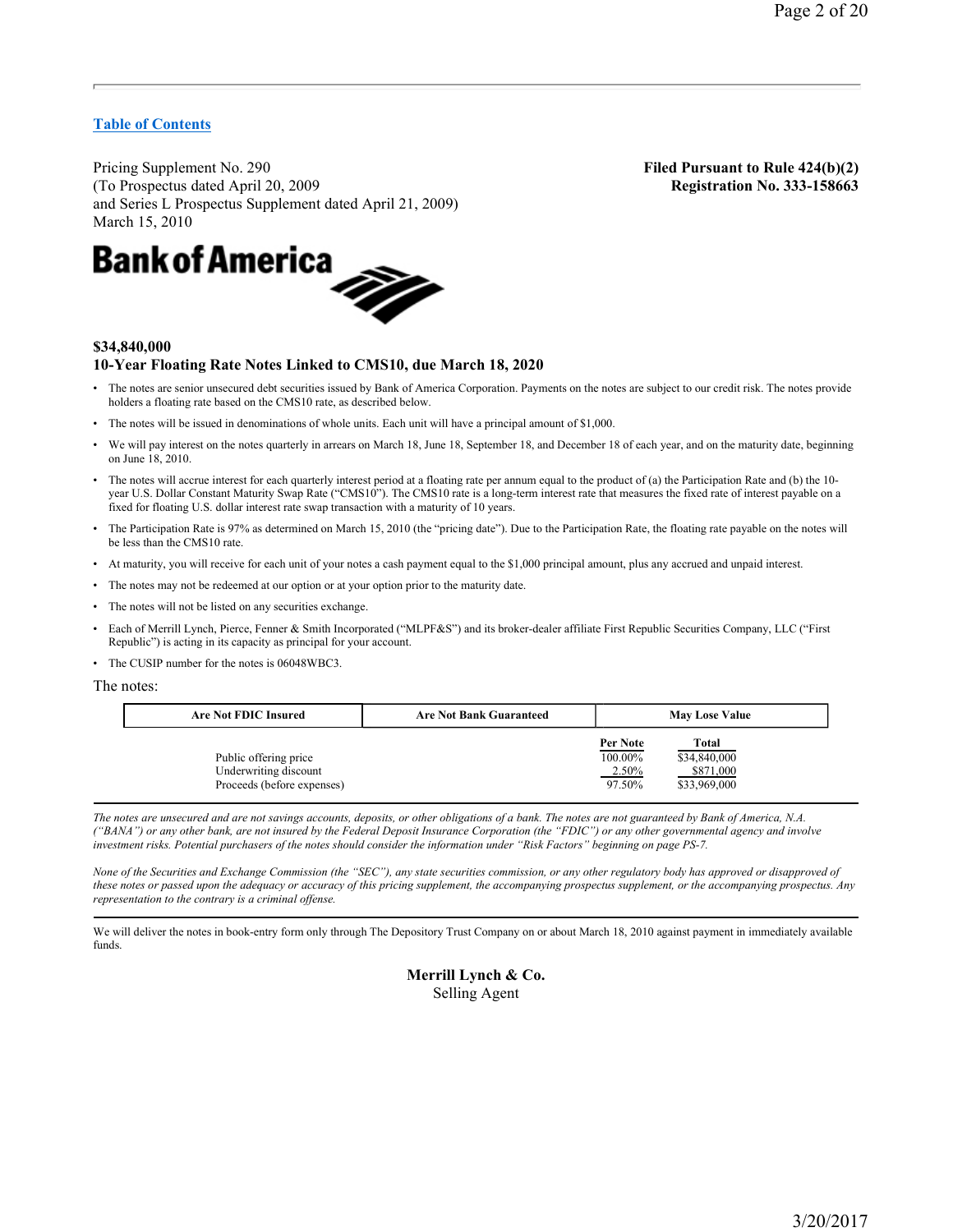# **TABLE OF CONTENTS**

|                                                     | Page         |
|-----------------------------------------------------|--------------|
| <b>SUMMARY</b>                                      | $PS-3$       |
| <b>RISK FACTORS</b>                                 | $PS-7$       |
| <b>USE OF PROCEEDS</b>                              | <b>PS-11</b> |
| <b>DESCRIPTION OF THE NOTES</b>                     | <b>PS-12</b> |
| THE 10-YEAR U.S. DOLLAR CONSTANT MATURITY SWAP RATE | <b>PS-15</b> |
| SUPPLEMENTAL PLAN OF DISTRIBUTION                   | <b>PS-17</b> |
| U.S. FEDERAL INCOME TAX SUMMARY                     | <b>PS-18</b> |
| <b>ERISA CONSIDERATIONS</b>                         | <b>PS-18</b> |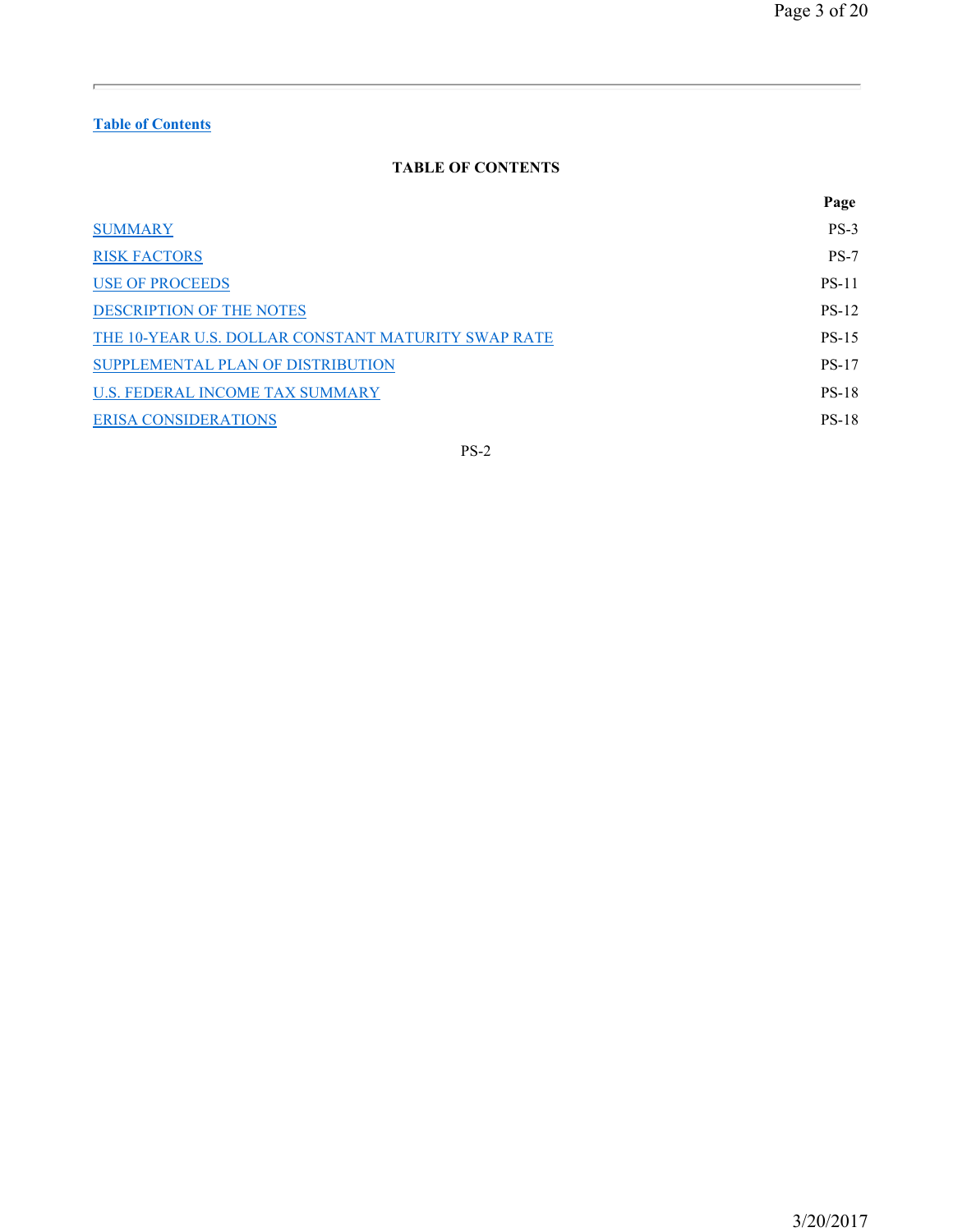# **SUMMARY**

This summary includes questions and answers that highlight selected information from this pricing supplement and the accompanying prospectus supplement and prospectus to help you understand these notes. You should read carefully the entire pricing supplement, prospectus supplement, and prospectus to understand fully the terms of the notes, as well as the tax and other considerations important to you in making a decision about whether to invest in the notes. In particular, you should review carefully the section in this pricing supplement entitled "Risk Factors," which highlights a number of risks, to determine whether an investment in the notes is appropriate for you. If information in this pricing supplement is inconsistent with the prospectus supplement or prospectus, this pricing supplement will supersede those documents.

Certain capitalized terms used and not defined in this pricing supplement have the meanings ascribed to them in the prospectus supplement and prospectus.

You are urged to consult with your own attorneys and business and tax advisors before making a decision to purchase any of the notes.

The information in this "Summary" section is qualified in its entirety by the more detailed explanation set forth elsewhere in this pricing supplement and the accompanying prospectus supplement and prospectus. You should rely only on the information contained in this pricing supplement and the accompanying prospectus supplement and prospectus. We have not authorized any other person to provide you with different information. If anyone provides you with different or inconsistent information, you should not rely on it. Neither we nor either of the selling agents is making an offer to sell these notes in any jurisdiction where the offer or sale is not permitted. You should assume that the information in this pricing supplement, the accompanying prospectus supplement, and prospectus is accurate only as of the date on their respective front covers.

Unless otherwise indicated or unless the context requires otherwise, all references in this document to "we," "us," "our," or similar references are to Bank of America Corporation.

#### **What are the notes?**

The notes are senior unsecured debt securities issued by Bank of America Corporation, and are not guaranteed or insured by the FDIC or secured by collateral. **The notes will rank equally with all of our other unsecured senior indebtedness from time to time outstanding, and any payments due on the notes, including any repayment of principal, will be subject to our credit risk.** The notes are **not** guaranteed under the FDIC's Temporary Liquidity Guarantee Program. The notes will mature on March 18, 2020.

### **Will you receive interest on the notes?**

Yes. We will pay quarterly interest on the notes. We will pay interest on March 18, June 18, September 18, and December 18 of each year, and on the maturity date, beginning on June 18, 2010.

Interest on the notes will accrue for each quarterly interest period at a floating rate per annum equal to the product of (a) the Participation Rate and (b) the 10-Year U.S. Dollar Constant Maturity Swap Rate ("CMS10"), rounded to three decimal places and calculated on the basis of a 360-day year of twelve 30-day months. The Participation Rate is 97%. See "Description of the Notes—Interest."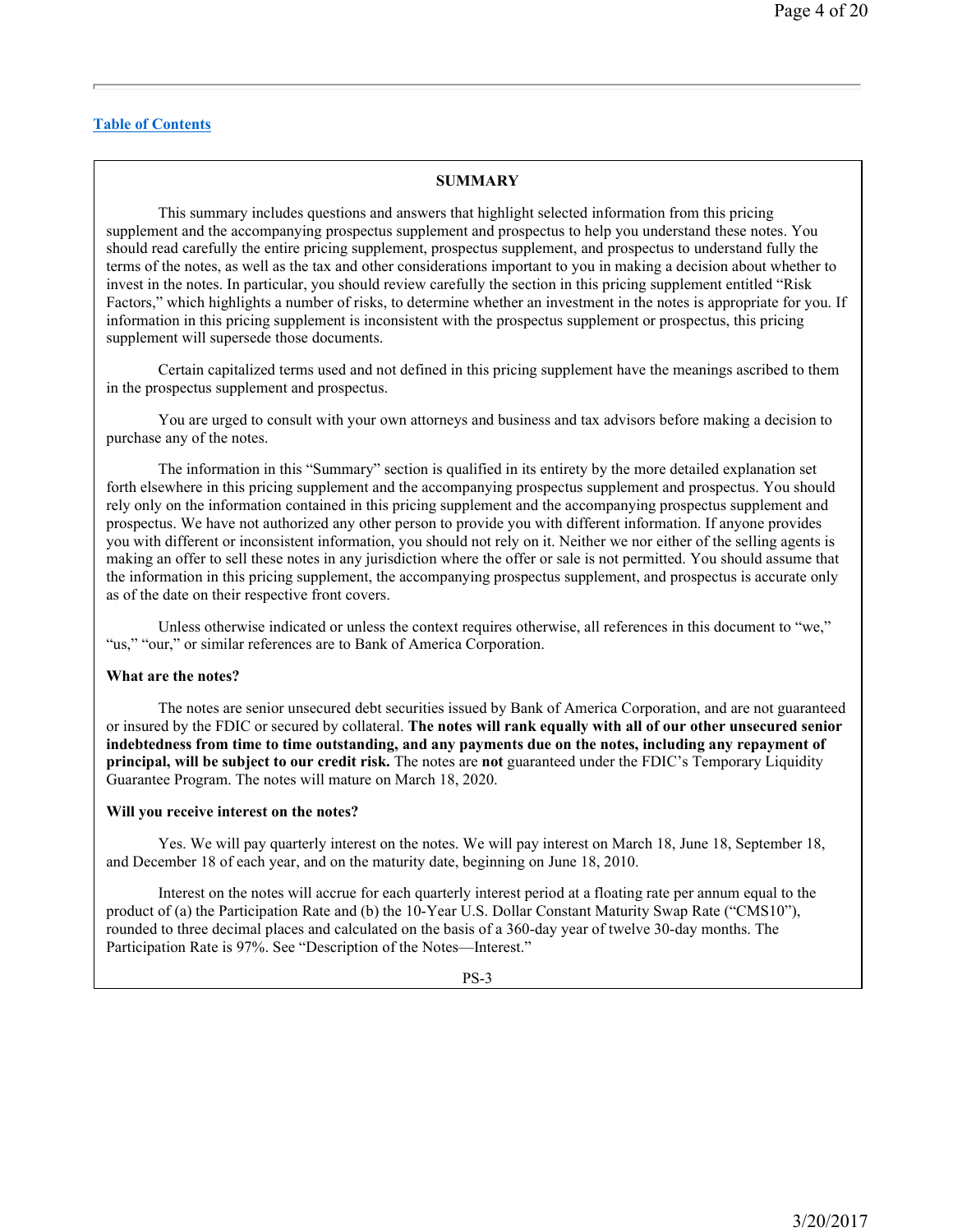# **Can we redeem your notes before the maturity date?**

No. We will not have the option to redeem the notes prior to the maturity date.

# **Will you receive your principal at maturity?**

Yes. If you hold the notes until maturity, you will receive your principal amount and any accrued and unpaid interest on the notes, subject to our credit risk. See "Risk Factors—Payments on the notes are subject to our credit risk, and changes in our credit ratings are expected to affect the value of the notes." However, if you sell the notes prior to maturity, you may find that the market value of the notes may be less than the principal amount of the notes.

# **What is CMS10 and what does it measure?**

CMS10 means the 10-year U.S. Dollar Constant Maturity Swap Rate that appears on Reuters page ISDAFIX3 as of 11:00 A.M., New York City time, on the applicable U.S. Government Securities Business Day (as defined below), as determined by the calculation agent. See "Description of the Notes—Interest" below.

CMS10 is a "constant maturity swap rate" that measures the fixed rate of interest payable on a hypothetical fixed-for-floating U.S. dollar interest rate swap transaction with a maturity of 10 years. In such a hypothetical swap transaction, the fixed rate of interest, payable semi-annually, is exchangeable for a floating 3-month LIBOR-based payment stream that is payable quarterly. "LIBOR" is the London interbank offered rate and is a common rate of interest used in the swaps industry. For additional information on CMS10, see the section below, "The 10-Year U.S. Dollar Constant Maturity Swap Rate."

# **How has CMS10 performed historically?**

We have included a table and a graph showing the historical levels of CMS10 from January 2005 through February 2010, in the section entitled "The 10-Year U.S. Dollar Constant Maturity Swap Rate." We also have included a graph showing the correlation between the monthly CMS10 relative to the monthly 10-Year Constant Maturity Treasury Rate ("CMT10") during the same period, as movements in CMS10 have historically been correlated to some extent, but not exactly, to movements in CMT10. We have provided this historical information to help you evaluate the performance of CMS10 in various economic environments; however, past performance of CMS10 is not necessarily indicative of how CMS10 will perform in the future or as to its correlation to the CMT10 or a 10-year treasury bond.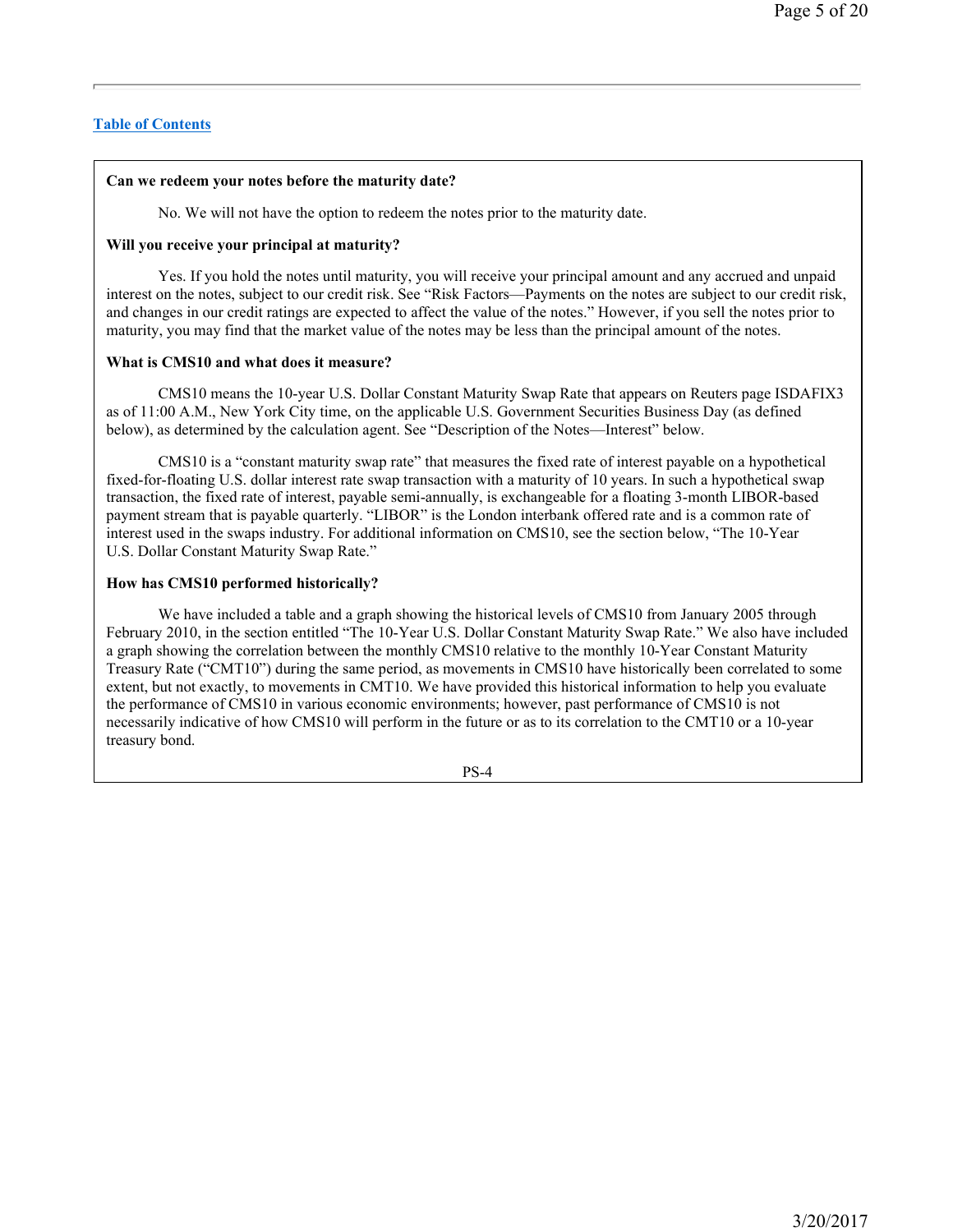**Examples:** Set forth below are three examples of the calculation of the amount of interest payable on the notes in a quarterly interest period, based upon the Participation Rate of 97%. Each **hypothetical** interest rate payable on the notes set forth below would apply only to the applicable interest period; the actual applicable interest rate in that interest period, or in any other interest period, may be different.

**Example 1:** 

**Hypothetical** CMS10: 2.500%

In this case, the annualized interest rate payable for the quarterly interest period will be  $97\% \times 2.500\% =$ 2.425%.

For each \$1,000 in aggregate principal amount of the notes, the **hypothetical** payment on the applicable interest payment date for a **hypothetical** interest period of 91 actual days, using the 30/360 day count, would be calculated as follows:

(a)  $$1,000 \times$  (b) 2.425% x (c)  $90/360 = $6.063$ 

**Example 2:** 

**Hypothetical** CMS10: 6.000%

In this case, the annualized interest rate payable for the quarterly interest period will be  $97\% \times 6.000\% =$ 5.820%.

For each \$1,000 in aggregate principal amount of the notes, the **hypothetical** payment on the applicable interest payment date for a **hypothetical** interest period of 91 actual days, using the 30/360 day count, would be calculated as follows:

(a)  $$1,000 \times$  (b)  $5.820\% \times$  (c)  $90/360 = $14.550$ 

**Example 3:** 

**Hypothetical** CMS10: 10.000%

In this case, the annualized interest rate payable for the quarterly interest period will be  $97\% \times 10.000\% =$ 9.700%.

For each \$1,000 in aggregate principal amount of the notes, the **hypothetical** payment on the applicable interest payment date for a **hypothetical** interest period of 91 actual days, using the 30/360 day count, would be calculated as follows:

(a)  $$1,000 \times$  (b)  $9.700\% \times$  (c)  $90/360 = $24.250$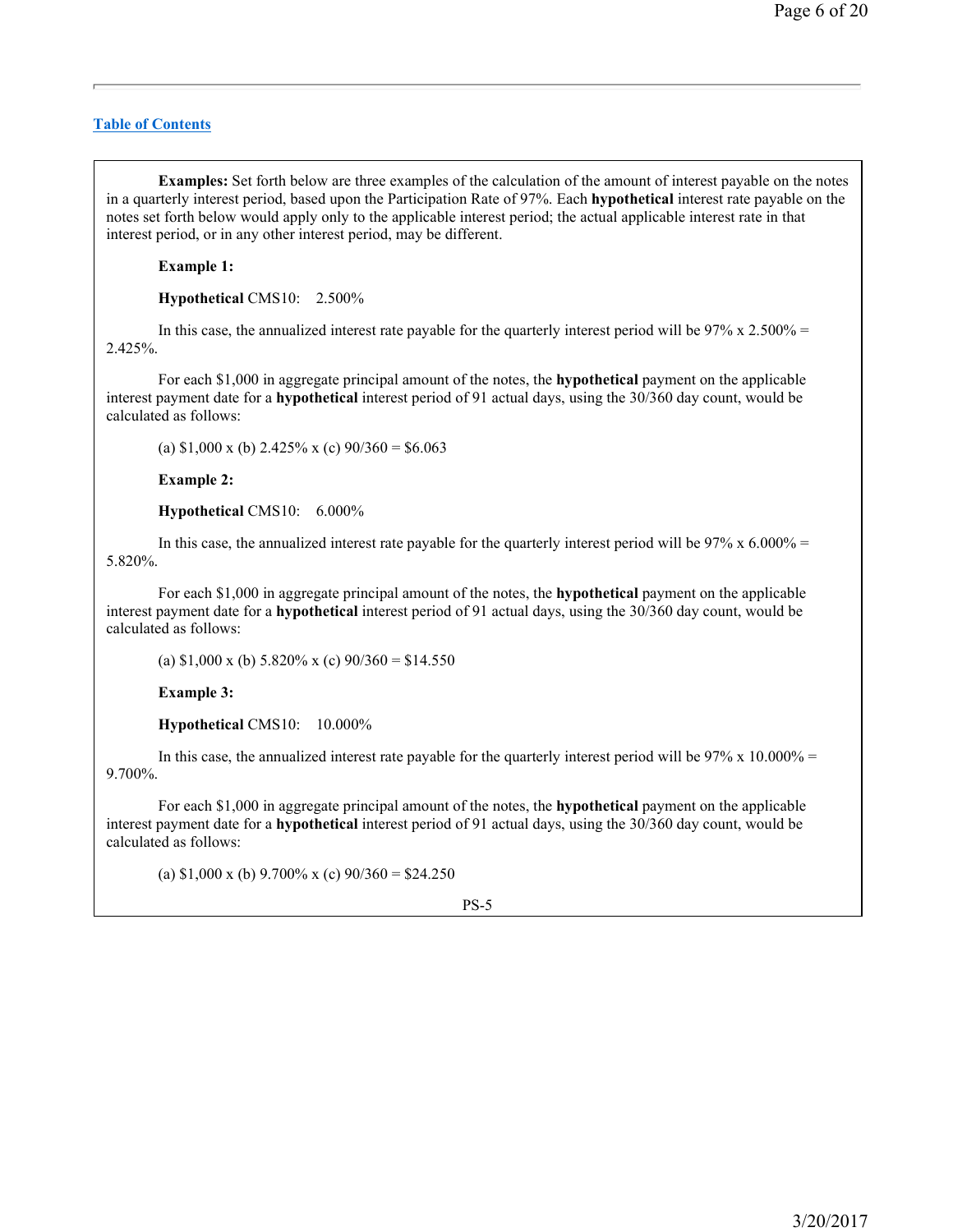### **Who will determine the amounts payable on the notes?**

A calculation agent will make all payment and other determinations associated with the notes, including determining CMS10 on each interest determination date and the applicable interest rate for each interest period. We have appointed our subsidiary, Merrill Lynch Capital Services, Inc. ("MLCS"), to act as calculation agent for the notes. See the section entitled "Description of the Notes—Role of the Calculation Agent."

### **Who are the selling agents for the notes?**

MLPF&S and First Republic are acting as our selling agents in connection with this offering and will be compensated based on the total principal amount of notes sold. In this capacity, neither of the selling agents is your fiduciary or advisor, and you should not rely upon any communication from it in connection with the notes as investment advice or a recommendation to purchase the notes. You should make your own investment decision regarding the notes after consulting with your legal, tax, and other advisors.

#### **How are the notes being offered?**

We have registered the notes with the SEC in the United States. However, we are not registering the notes for public distribution in any jurisdiction other than the United States. The selling agents may solicit offers to purchase the notes from non-U.S. investors in reliance on available private placement exemptions. See the section entitled "Supplemental Plan of Distribution—Selling Restrictions" in the prospectus supplement.

### **How are the notes treated for U.S. federal income tax purposes?**

The notes will be treated as "variable rate debt instruments." If you are a Non-U.S. Holder, payments on the notes generally will not be subject to U.S. federal income or withholding tax, as long as you provide us with the required completed tax forms.

See the section entitled "U.S. Federal Income Tax Summary."

### **Will the notes be listed on an exchange?**

No. The notes will not be listed on any securities exchange, and a market for them may never develop.

### **Does ERISA impose any limitations on purchases of the notes?**

Yes. An employee benefit plan subject to the fiduciary responsibility provisions of the Employee Retirement Income Security Act of 1974 (commonly referred to as "ERISA") or a plan that is subject to Section 4975 of the Internal Revenue Code of 1986, as amended, or the "Code," including individual retirement accounts, individual retirement annuities or Keogh plans, or any entity the assets of which are deemed to be "plan assets" under the ERISA regulations, should not purchase, hold, or dispose of the notes unless that plan or entity has determined that its purchase, holding, or disposition of the notes will not constitute a prohibited transaction under ERISA or Section 4975 of the Code.

Any plan or entity purchasing the notes will be deemed to be representing that it has made such determination, or that a prohibited transaction class exemption ("PTCE") or other statutory or administrative exemption exists and can be relied upon by such plan or entity. See the section entitled "ERISA Considerations."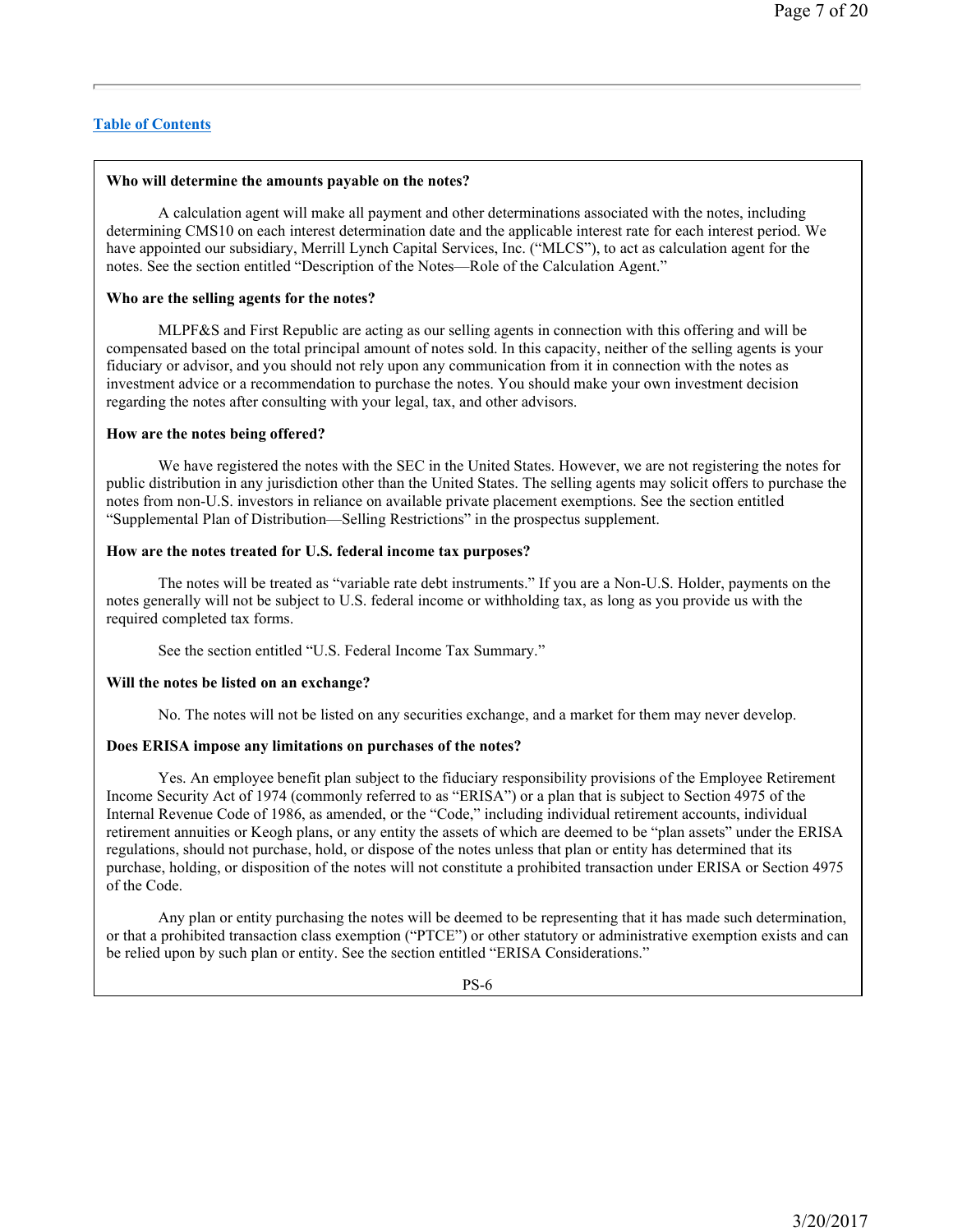#### **RISK FACTORS**

*Your investment in the notes entails significant risks. Your decision to purchase the notes should be made only after carefully considering the risks of an investment in the notes, including those discussed below, with your advisors in light of your particular circumstances. The notes are not an appropriate investment for you if you are not knowledgeable about significant elements of the notes or financial matters in general.* 

**The interest rate on the notes will be limited by the Participation Rate.** The interest rate that will be applicable to the notes in any quarterly interest period will be limited by the Participation Rate, which is 97%. Accordingly, the interest rate payable on the notes will be less than the CMS10 rate.

**Your yield may be less than the yield on a conventional debt security of comparable maturity.** The yield that you receive on the notes may be less than the return you would earn if you purchased a more conventional debt security with the same maturity date, such as a fixed-rate security. As a result, your investment in the notes may not reflect the full opportunity cost to you when you consider factors that affect the time value of money.

**You must rely on your own evaluation of the merits of an investment linked to U.S. Dollar Constant Maturity Swap Rates.** In the ordinary course of their businesses, our affiliates may have expressed views on expected movements in the U.S. Dollar Constant Maturity Swap Rates and related interest rates, and may do so in the future. These views or reports may be communicated to our clients and clients of our affiliates. However, these views are subject to change from time to time. Moreover, other professionals who deal in markets relating to U.S. Dollar Constant Maturity Swap Rates may at any time have significantly different views from those of our affiliates. For these reasons, you are encouraged to derive information concerning the U.S. Dollar Constant Maturity Swap Rates and related interest rates from multiple sources, and you should not rely on the views expressed by our affiliates. Neither the offering of the notes nor any views which our affiliates from time to time may express in the ordinary course of their businesses constitutes a recommendation as to the merits of an investment in the notes.

**In seeking to provide you with what we believe to be commercially reasonable terms for the notes, we have considered the costs of developing, hedging, and distributing the notes.** In determining the economic terms of the notes, and consequently the potential return on the notes to you, a number of factors are taken into account. Among these factors are certain costs associated with creating, hedging, and offering the notes. In structuring the economic terms of the notes, we seek to provide you with what we believe to be commercially reasonable terms. The price, if any, at which you could sell your notes in a secondary market transaction is expected to be affected by the factors that we considered in setting the economic terms of the notes, namely the costs associated with the notes, and compensation for developing and hedging the notes. The quoted price of any of our affiliates for the notes could be higher or lower than the original offering price.

Assuming there is no change in market conditions or any other relevant factors, the price, if any, at which the selling agents or another purchaser might be willing to purchase your notes in a secondary market transaction is expected to be lower than the original offering price. This is due to, among other things, the fact that the original offering price includes, and secondary market prices are likely to exclude, the developing and hedging costs associated with the notes.

**We cannot assure you that a trading market for your notes will ever develop or be maintained.** We will not list the notes on any securities exchange. We cannot predict how the notes will trade in any secondary market or whether that market will be liquid or illiquid.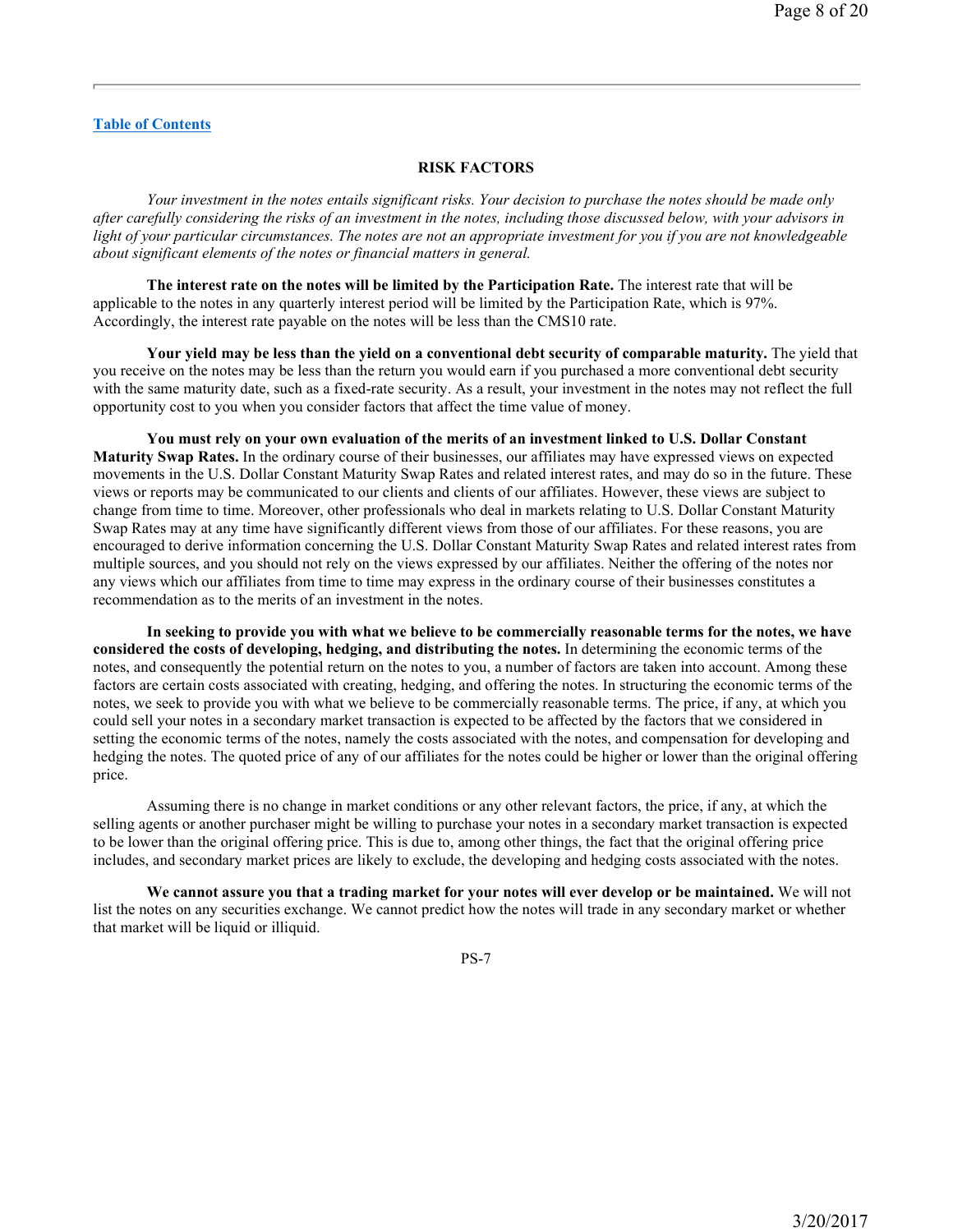The development of a trading market for the notes will depend on our financial performance and other factors. The number of potential buyers of your notes in any secondary market may be limited. We anticipate that one or more of the selling agents will act as a market-maker for the notes, but it is not required to do so. Any such selling agent may discontinue its market-making activities as to the notes at any time. To the extent that a selling agent engages in any market-making activities, it may bid for or offer the notes. Any price at which the selling agent may bid for, offer, purchase, or sell any notes may differ from the values determined by pricing models that it may use, whether as a result of dealer discounts, mark-ups, or other transaction costs. These bids, offers, or completed transactions may affect the prices, if any, at which the notes might otherwise trade in the market.

In addition, if at any time the applicable selling agent were to cease acting as a market-maker as to the notes, it is likely that there would be significantly less liquidity in the secondary market. In such a case, the price at which the notes could be sold likely would be lower than if an active market existed.

**If you attempt to sell the notes prior to maturity, their market value, if any, will be affected by various factors that interrelate in complex ways, and their market value may be less than the principal amount of the notes.** Unlike savings accounts, certificates of deposit, and other similar investment products, you have no right to have your notes redeemed prior to maturity. If you wish to liquidate your investment in the notes prior to maturity, your only option would be to sell them. At that time, there may be an illiquid market for your notes or no market at all. Even if you were able to sell your notes, there are many factors outside of our control that may affect their market value, some of which, but not all, are stated below. Some of these factors are interrelated in complex ways. As a result, the effect of any one factor may be offset or magnified by the effect of another factor. The following paragraphs describe the expected impact on the market value of the notes from a change in a specific factor, assuming all other conditions remain constant.

- **Changes in Interest Rates.** We expect that changes in interest rates will affect the market value of the notes. In general, if U.S. interest rates increase, we expect that the market value of the notes will decrease, and conversely, if U.S. interest rates decrease, we expect that the market value of the notes will increase. However, as U.S. interest rates increase or decrease, the market value of the notes may not decrease or increase in tandem. If you sell your notes when the interest payable on the notes is less than, or expected to be less than, other market interest rates, you may receive less than the principal amount that would be payable at maturity.
- **Differences between short-term and long-term interest rates.** The difference between short-term and longterm interest rates also may affect the market value of the notes. CMS10 is often considered a long-term interest rate. In general, if the difference between short-term and long-term interest rates narrows, we expect the market value of the notes to decrease. However, in some scenarios, even if the difference between shortterm and long-term interest rates widens, the market value of the notes may also be adversely impacted. The difference between long-term interest rates and short-term interest rates is influenced by a number of factors, including (but not limited to) monetary policy, fiscal policy, inflation, and fundamental demand conditions. These factors interrelate in complex, and sometimes ambiguous, ways. Any factor which reduces the supply of or increases the demand for money available for borrowing will generally disproportionately increase shortterm interest rates relative to long-term interest rates, thereby potentially affecting the market value of the notes.
- **Volatility of Market Interest Rates.** Volatility is the term used to describe the size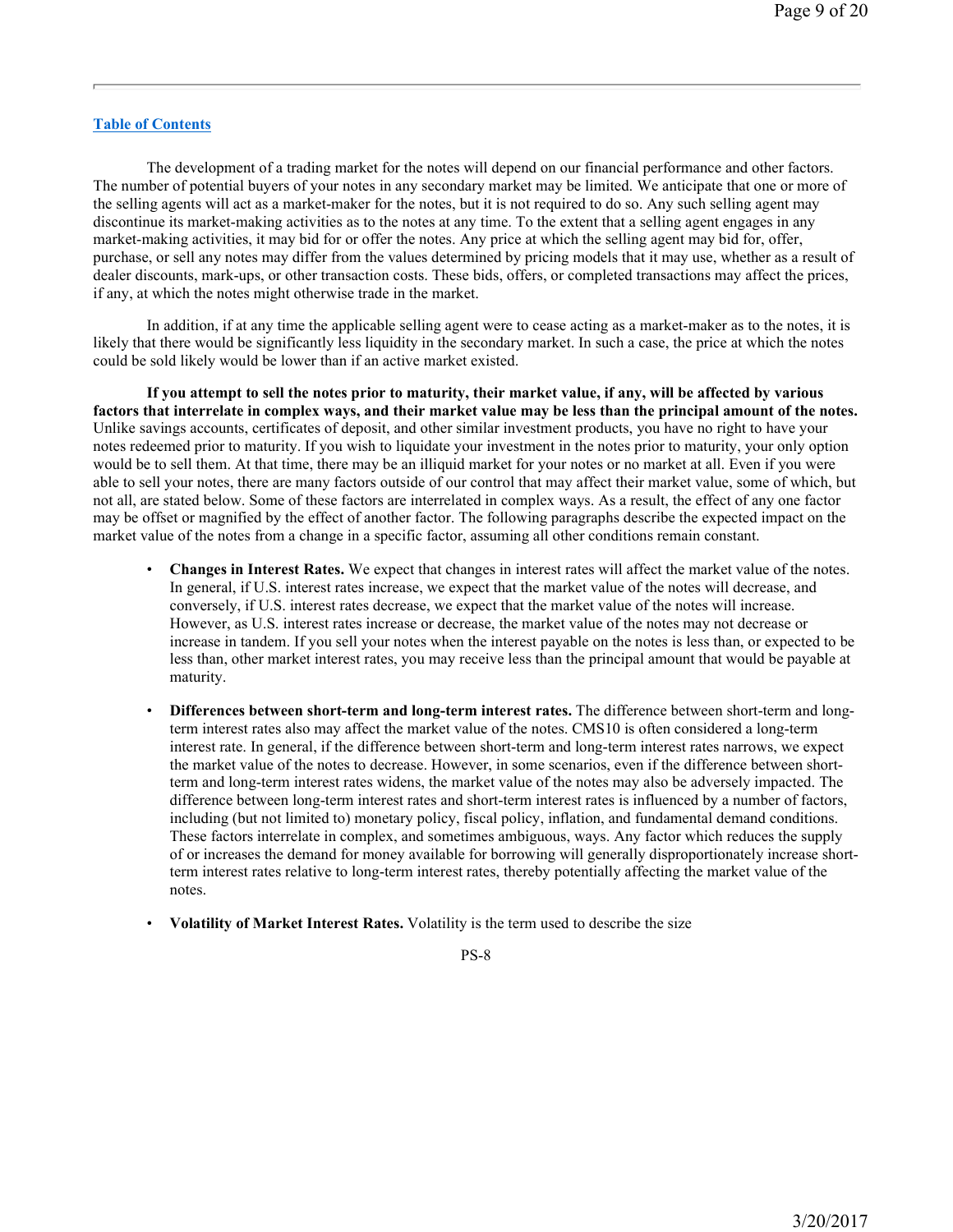and frequency of market fluctuations. An unsettled international environment and related uncertainties may result in greater interest rate volatility, which may continue over the term of the notes. Increases or decreases in the volatility of the interest rates may have an adverse impact on the market value of the notes.

- **Economic and Other Conditions Generally.** The general economic conditions of the capital markets in the U.S. and globally, as well as geopolitical conditions and other financial, political, regulatory, and judicial events that affect the capital markets generally, may affect the value of the notes.
- **Time to Maturity.** We anticipate that the notes may have a market value that may be different from that which would be expected based on the levels of interest rates accruing on the notes. This difference will reflect a time premium or discount due to expectations concerning the difference between such rates and current or future market interest rates. In general, as the time remaining to maturity decreases, the value of notes will approach a value that reflects the remaining interest payments on the notes based on the thencurrent interest rate accruing on the notes.

In general, assuming all relevant factors are held constant, we anticipate that the effect on the market value of the notes based on a given change in most of the factors listed above will be less if it occurs later in the term of the notes than if it occurs earlier in their term. However, we expect that any positive effect on the market value of the notes of any given increase in CMS10 to be greater if that increase occurs later in the term of the notes than if it occurs earlier in the term of the notes.

**Payments on the notes are subject to our credit risk, and changes in our credit ratings are expected to affect the value of the notes.** The notes are our senior unsecured debt securities. As a result, your receipt of all payments of interest and principal on the notes is dependent upon our ability to repay our obligations on the applicable payment date. No assurance can be given as to what our financial condition will be at any time during the term of the notes or on the maturity date.

In addition, our credit ratings are an assessment by ratings agencies of our ability to pay our obligations. Consequently, our perceived creditworthiness and actual or anticipated changes in our credit ratings prior to the maturity date of the notes may affect the market value of the notes. However, because your return on the notes depends upon factors in addition to our ability to pay our obligations, such as the difference between the interest rates accruing on the notes and current market interest rates, an improvement in our credit ratings will not reduce the other investment risks related to the notes.

**Our trading and hedging activities may create conflicts of interest with you.** We or one or more of our affiliates, including the selling agents, may engage in trading activities related to CMS10 that are not for your account or on your behalf. We or one or more of our affiliates, including the selling agents, also may issue, or our affiliates may underwrite, other financial instruments with returns linked to CMS10. We expect to enter into arrangements to hedge the market risks associated with our obligation to pay the amounts due under the notes. We may seek competitive terms in entering into the hedging arrangements for the notes, but are not required to do so, and we may enter into such hedging arrangements with one of our subsidiaries or affiliates. Such hedging activity is expected to result in a profit to those engaging in the hedging activity, which could be more or less than initially expected, but which could also result in a loss for the hedging counterparty. These trading and hedging activities may present a conflict of interest between your interest in the notes and the interests we and our affiliates may have in our proprietary accounts, in facilitating transactions for our other customers, and in accounts under our management.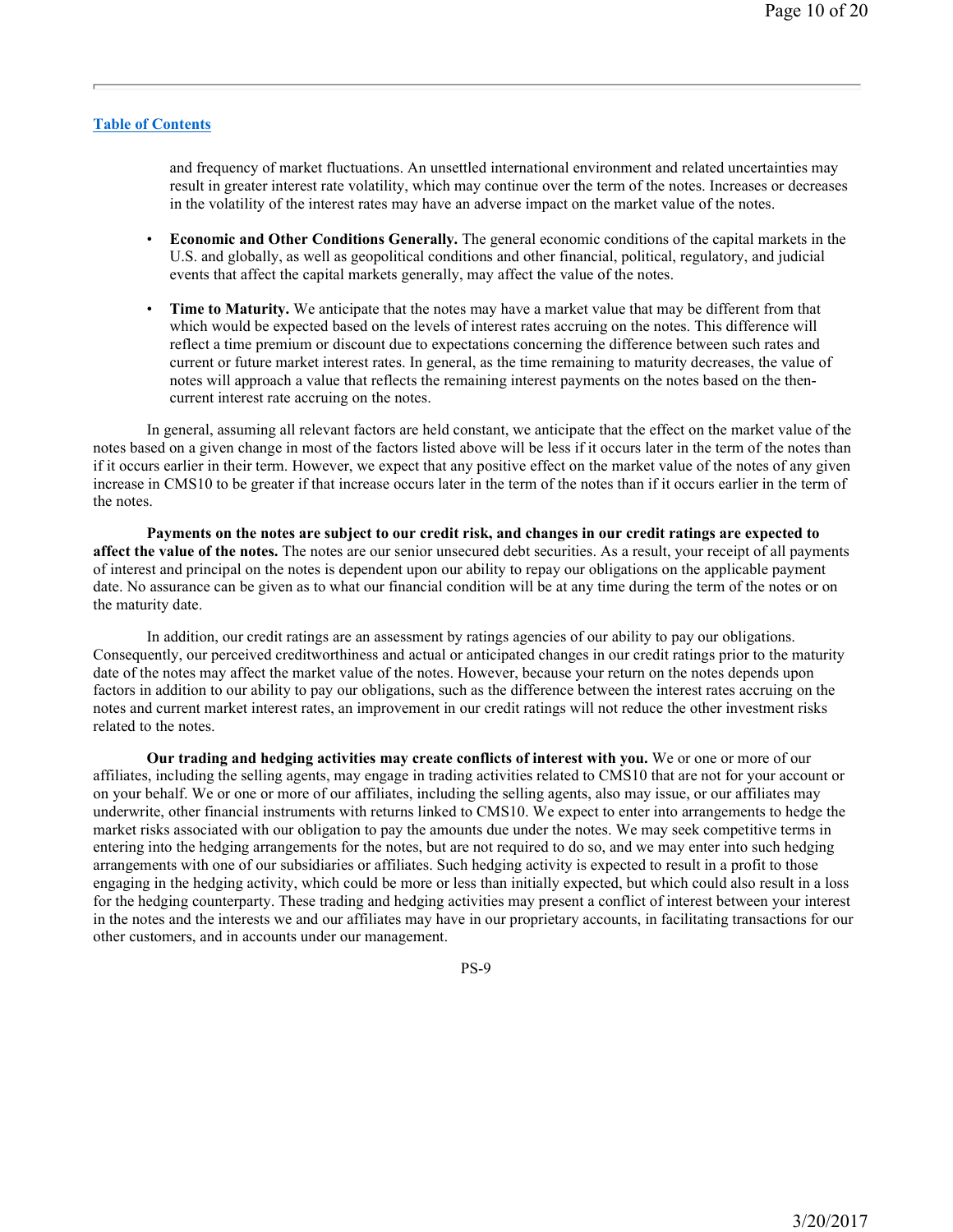**There may be potential conflicts of interest involving the calculation agent.** We have the right to appoint and remove the calculation agent. Our subsidiary, MLCS, will be the calculation agent for the notes and, as such, will determine the amount of interest to be paid on the notes. Under some circumstances, these duties could result in a conflict of interest between MLCS's status as our subsidiary and its responsibilities as calculation agent. These conflicts could occur, for instance, in connection with judgments that it would be required to make if CMS10 is unavailable. See the section entitled "Description of the Notes—Unavailability of CMS10." The calculation agent will be required to carry out its duties in good faith and using its reasonable judgment. However, because we expect to control the calculation agent, potential conflicts of interest could arise.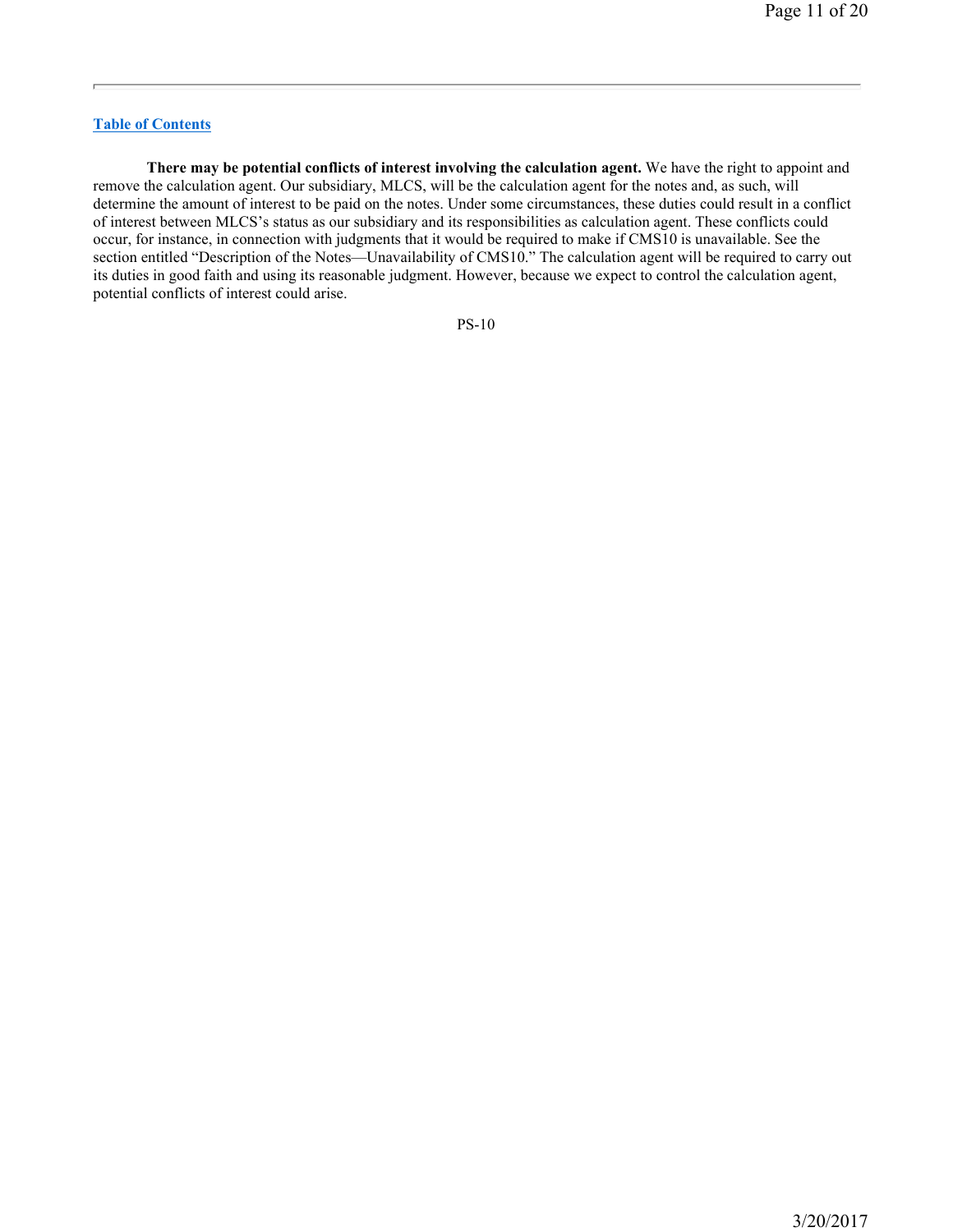# **USE OF PROCEEDS**

We will use the net proceeds we receive from the sale of the notes for the purposes described in the accompanying prospectus under "Use of Proceeds." In addition, we expect that we or our affiliates will use a portion of the net proceeds to hedge our obligations under the notes.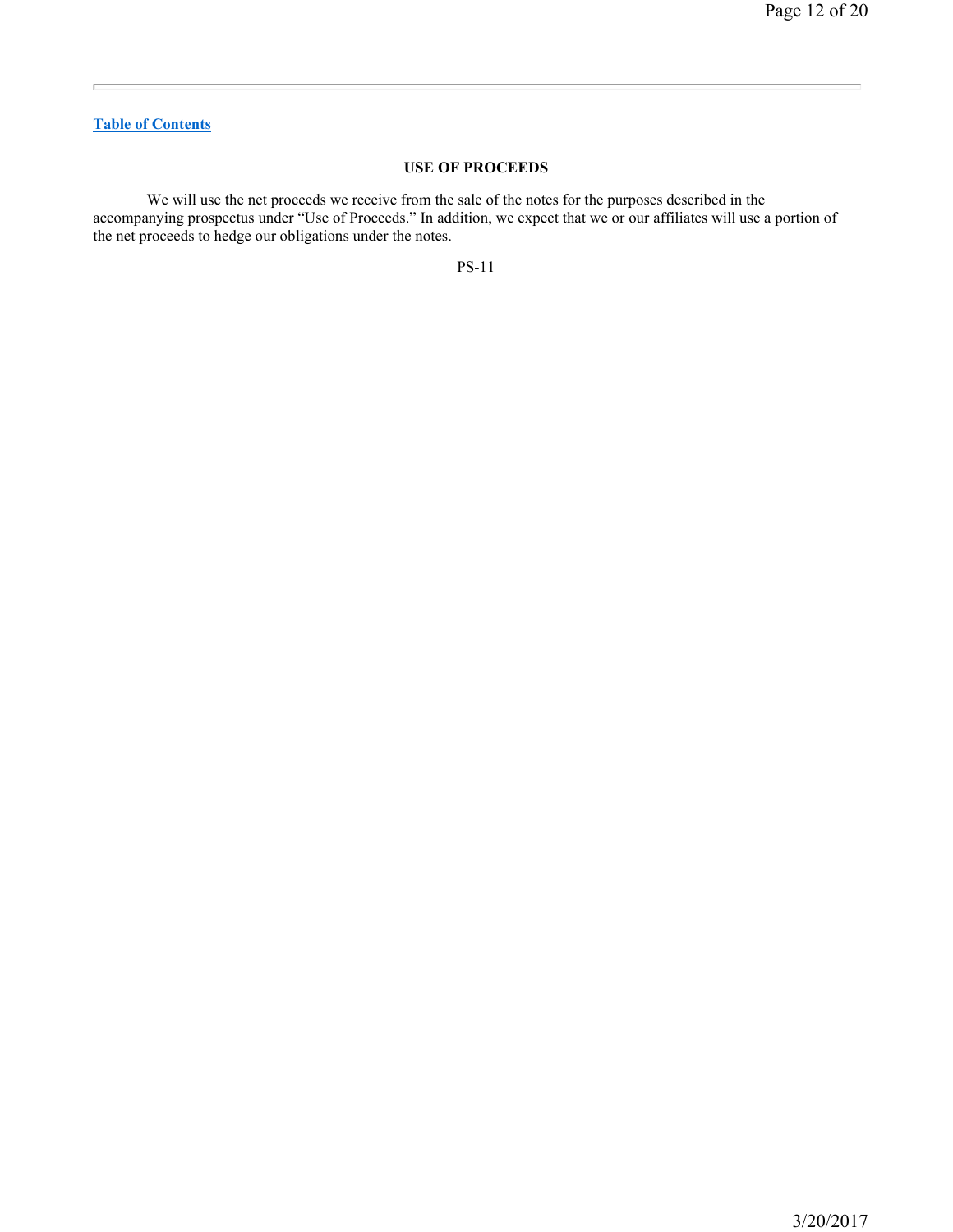### **DESCRIPTION OF THE NOTES**

### **General**

The notes are part of a series of medium-term notes entitled "Medium-Term Notes, Series L" issued under the Senior Indenture, as amended and supplemented from time to time. The Senior Indenture is described more fully in the accompanying prospectus supplement and prospectus. The following description of the notes supplements the description of the general terms and provisions of the notes and debt securities set forth under the headings "Description of the Notes" in the prospectus supplement and "Description of Debt Securities" in the prospectus. These documents should be read in connection with this pricing supplement.

The notes are issued in denominations of whole units, and each unit will have a principal amount \$1,000. The notes will mature on March 18, 2020.

Prior to maturity, the notes are not repayable at our option or at your option. The notes are not subject to any sinking fund.

The notes will be issued in book-entry form only.

#### **Interest**

Each interest payment due for an interest period will be paid quarterly in arrears on March 18, June 18, September 18, and December 18 of each year, and on the maturity date, beginning on June 18, 2010.

Interest on the notes will accrue for each quarterly interest period at a floating rate per annum equal to the product of (a) the Participation Rate and (b) CMS10, rounded to three decimal places and calculated on the basis of a 360-day year of twelve 30-day months. The Participation Rate is 97%.

CMS10 means the 10-Year U.S. Dollar Constant Maturity Swap Rate that appears on Reuters page ISDAFIX3 as of 11:00 A.M., New York City time, on the applicable U.S. Government Securities Business Day (as defined below), as determined by the calculation agent in the manner described in this pricing supplement.

Each interest period (other than the first quarterly interest period from, and including, the original issue date of the notes to, but excluding, June 18, 2010) will commence on, and will include, an interest payment date, and will extend to, but will exclude, the next succeeding interest payment date or the maturity date, as applicable. If any interest payment date, including the maturity date of the notes, falls on a day that is not a business day, no adjustment will be made to the length of the corresponding interest period; however, we will make the required payment on the next business day and no additional interest will accrue in respect of the payment made on the next business day.

The interest rate for each interest period will be reset on the first day of that interest period, which we refer to as the "interest reset date." For each quarterly interest period, the applicable rate of interest will be determined on the second U.S. Government Securities Business Day preceding the applicable interest reset date (each, an "interest determination date"). The calculation agent will determine the applicable interest rate for each interest period. Once determined by the calculation agent, the applicable interest rate for each quarterly interest period will apply from and including the interest reset date, through, but excluding, the next interest reset date (or the maturity date, as applicable).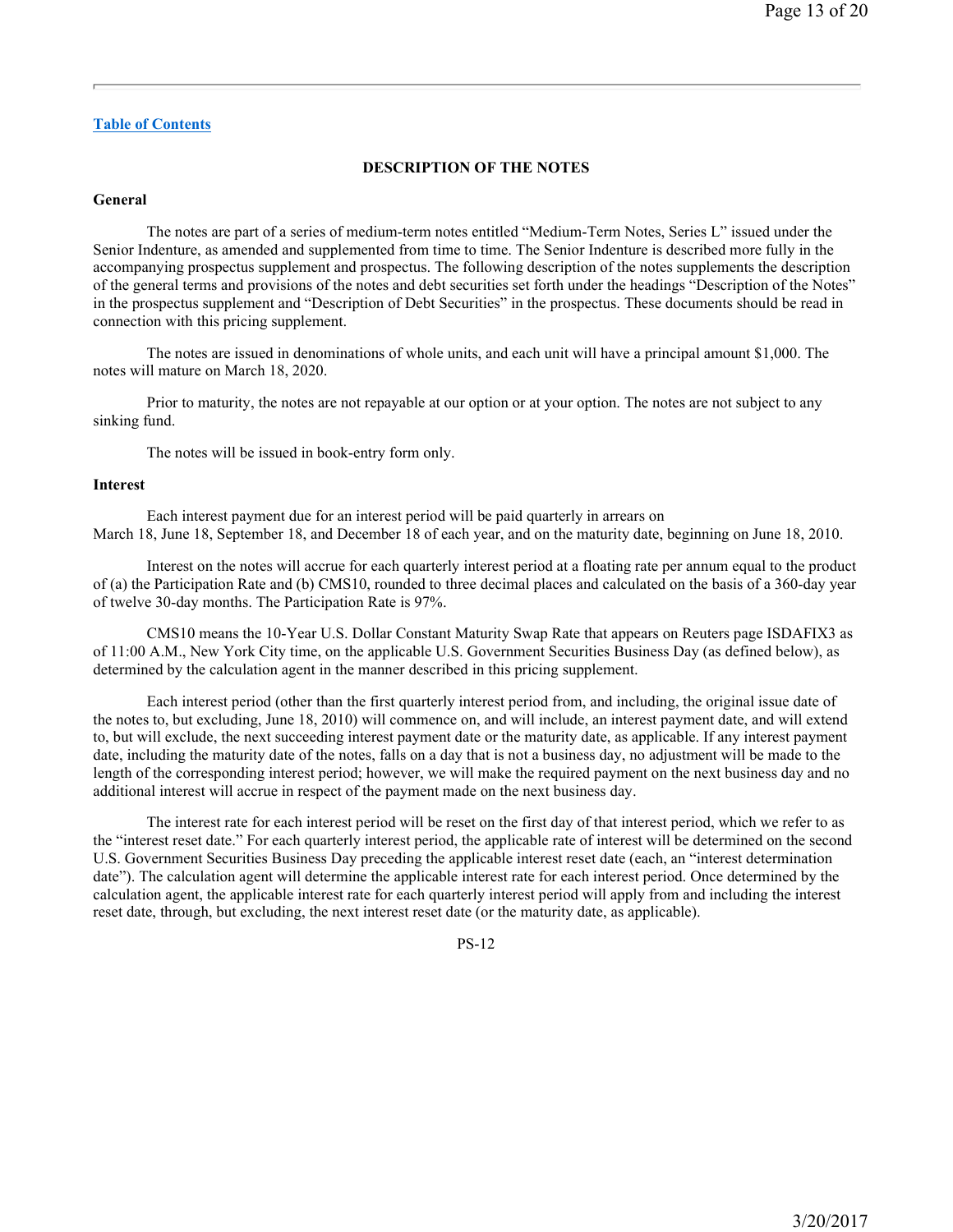A "U.S. Government Securities Business Day" is any day except a Saturday, a Sunday, or a day on which The Securities Industry and Financial Markets Association recommends that the fixed income departments of its members be closed for the entire day for purposes of trading in U. S. government securities.

A "business day" means any day other than a day on which banking institutions in New York, New York are authorized or required by law, regulation, or executive order to close or a day on which transactions in U.S. dollars are not conducted.

For as long as the notes are held in book-entry only form, the record date for each payment of interest will be the business day prior to the payment date. If the notes are issued at any time in a form that is other than book-entry only, the regular record date for an interest payment date will be the last day of the calendar month preceding the interest payment date.

#### **Payment at Maturity**

On the maturity date, you will be paid the principal amount of the notes and any accrued and unpaid interest on the notes, subject to our credit risk. See "Risk Factors—Payments on the notes are subject to our credit risk, and changes in our credit ratings are expected to affect the value of the notes."

#### **Unavailability of CMS10**

If, on any interest determination date, CMS10 is not quoted on the Reuters Screen ISDAFIX3 Page, or any page substituted for that page, then CMS10 will be determined on the basis of the mid-market semi-annual swap rate quotations provided by three banks chosen by the calculation agent (which may include one of our affiliates) at approximately 11:00 a.m., New York City time, on that date.

For this purpose, the mid-market semi-annual swap rate means the mean of the bid and offered rates for the semiannual fixed leg, calculated on the basis of a 360-day year consisting of twelve 30-day months, of a fixed-for-floating U.S. dollar interest rate swap transaction with a term equal to 10 years, commencing on the applicable interest reset date and in a representative amount quoted by an acknowledged dealer of good credit in the swap market, and the floating leg, calculated on the actual number of days in a 360-day year, is equivalent to USD-LIBOR-BBA, as quoted on the Reuters Screen LIBOR01 Page at 11:00 a.m., New York City time, with a designated maturity of three months. The calculation agent will request the principal New York City office of each of the three banks chosen by it to provide a quotation of its rate. If at least three quotations are provided, the rate for the relevant interest determination date will be the arithmetic mean of the quotations. If two quotations are provided, the rate for the relevant interest determination date will be the arithmetic mean of the two quotations. If only one quotation is provided, the rate for the relevant interest determination date will equal that one quotation. If no quotations are available, then CMS10 will be the rate the calculation agent, in its sole discretion, determines to be fair and reasonable under the circumstances at approximately 11:00 a.m., New York City time, on the relevant interest determination date.

#### **Role of the Calculation Agent**

The calculation agent has the sole discretion to make all determinations regarding the notes, including determinations regarding the applicable interest rate for each interest period, the amount of each interest payment, U.S. Government Securities Business Days, and business days. Absent manifest error, all determinations of the calculation agent will be final and binding on you and us, without any liability on the part of the calculation agent.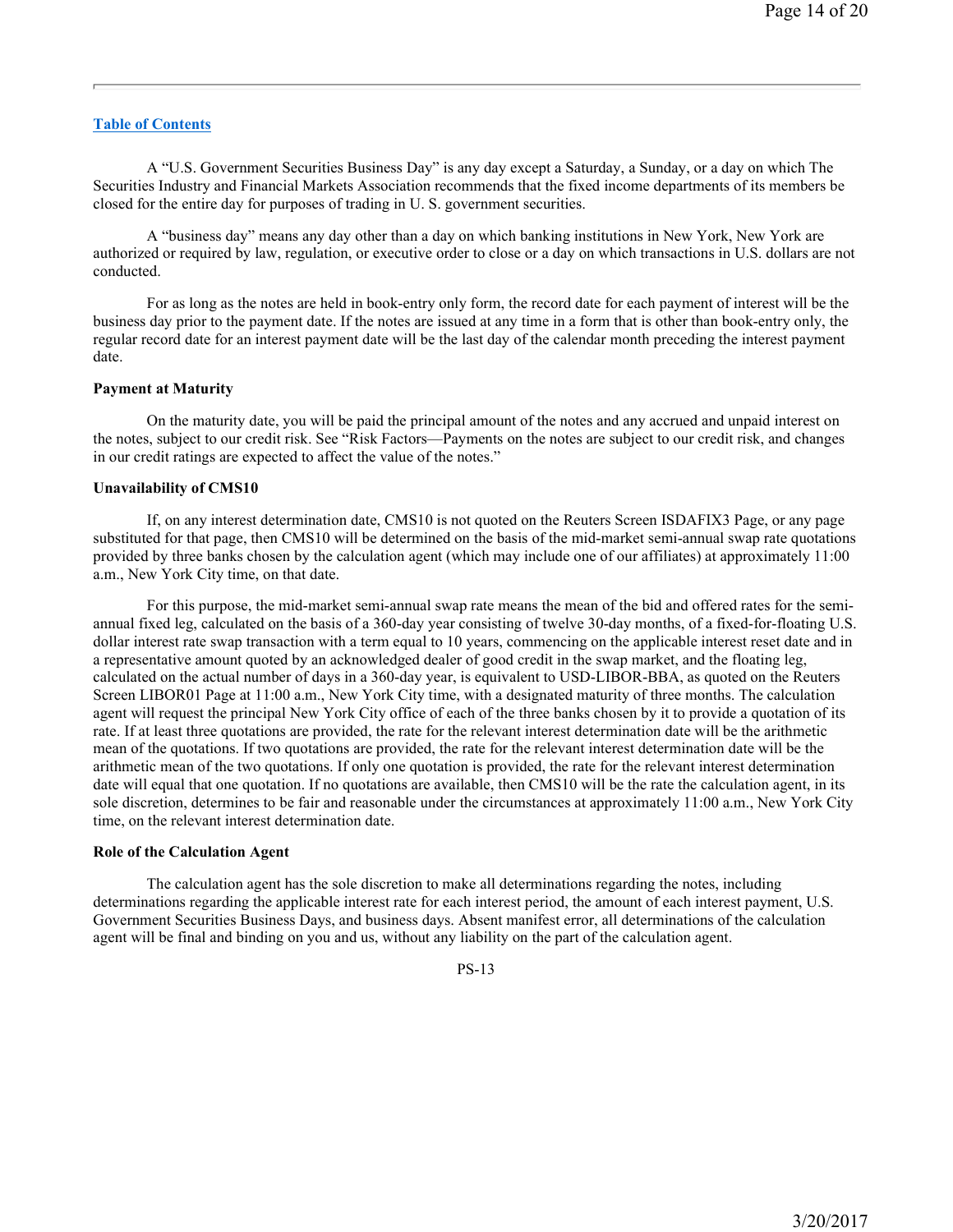We have initially appointed our subsidiary, MLCS, as the calculation agent, but we may change the calculation agent at any time without notifying you.

#### **Same-Day Settlement and Payment**

The notes will be delivered in book-entry form only through DTC against payment by purchasers of the notes in immediately available funds. We will make payments of the principal amount and each interest payment in immediately available funds so long as the notes are maintained in book-entry form.

# **Events of Default and Rights of Acceleration**

If an event of default (as defined in the Senior Indenture) occurs and is continuing, holders of the notes may accelerate the maturity of the notes, as described under "Description of Debt Securities – Events of Default and Rights of Acceleration" in the prospectus. Upon an event of default, you will be entitled to receive only your principal amount, and accrued and unpaid interest, if any, through the acceleration date. In case of an event of default, the notes will not bear a default interest rate.

### **Listing**

The notes will not be listed on any securities exchange.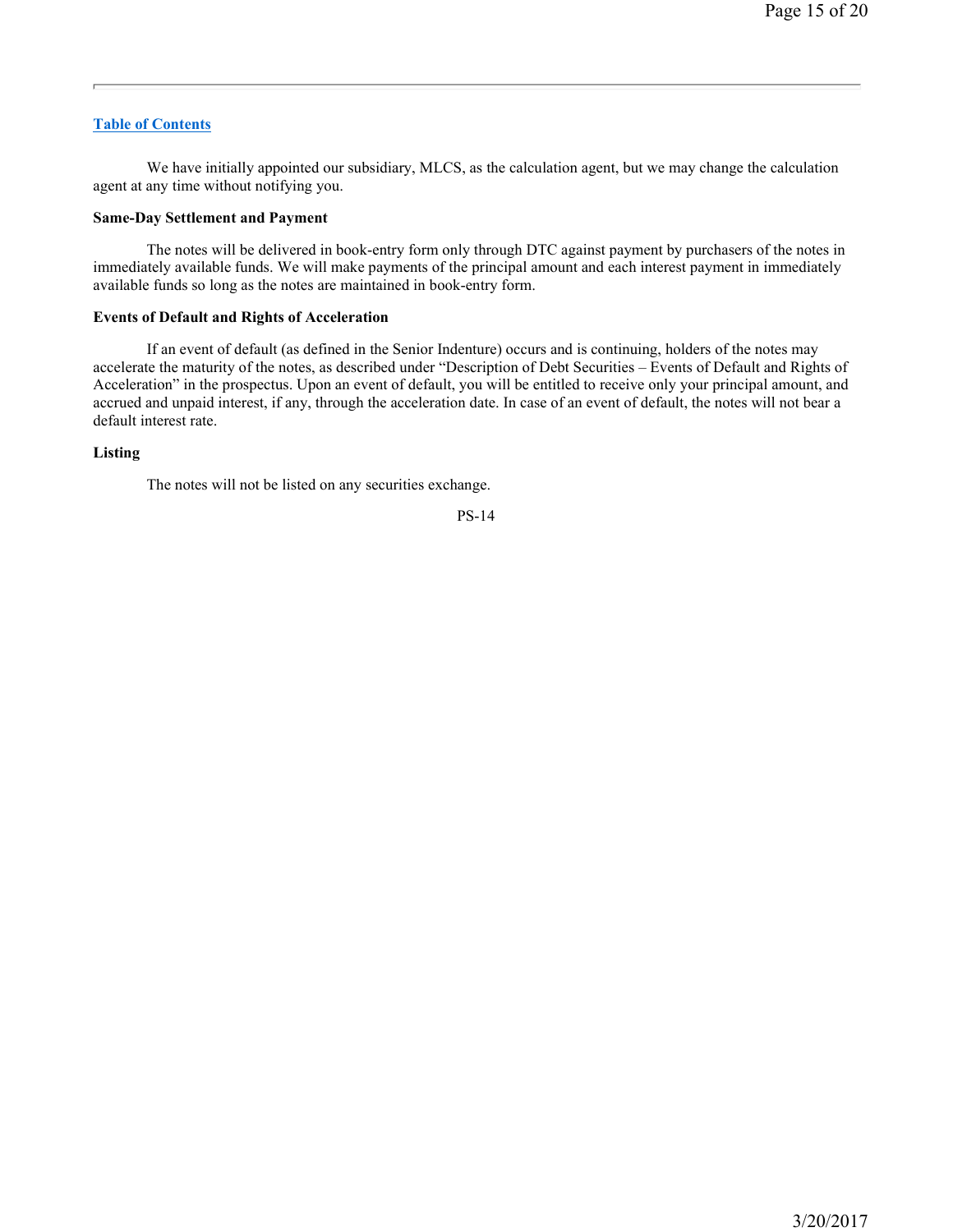### **THE 10-YEAR U.S. DOLLAR CONSTANT MATURITY SWAP RATE**

CMS10 means the 10-Year U.S. Dollar Constant Maturity Swap Rate that appears on Reuters page ISDAFIX3 as of 11:00 A.M., New York City time, on the applicable U.S. Government Securities Business Day. CMS10 is a "constant maturity swap rate" that measures the fixed rate of interest payable on a hypothetical fixed-for-floating U.S. dollar interest rate swap transaction with a maturity of 10 years. In such a hypothetical swap transaction, the fixed rate of interest, payable semi-annually on the basis of a 360-day year consisting of twelve 30-day months, is exchangeable for a floating 3-month LIBOR-based payment stream that is payable quarterly on the basis of the actual number of days elapsed during a quarterly period in a 360-day year. "LIBOR" is the London interbank offered rate and is a common rate of interest used in the swaps industry.

The following table sets forth the historical month-end levels of CMS10 from January 2005 through February 2010, which we obtained from Reuters page ISDAFIX3. The historical data on CMS10 is not necessarily indicative of the future performance of CMS10 or what the value of the notes may be. Any historical upward or downward trend in the level of CMS10 during any period set forth below is not an indication that the level of CMS10 is more or less likely to increase or decrease at any time over the term of the notes.

|           | 2005    | 2006    | 2007    | 2008   | 2009    | 2010      |
|-----------|---------|---------|---------|--------|---------|-----------|
| January   | 4.531%  | 5.063%  | 5.404%  | 4.310% | 2.983%  | 3.774%    |
| February  | 4.676%  | 5.085%  | 5.105%  | 4.271% | 3.337%  | $3.695\%$ |
| March     | 5.031\% | 5.393%  | 5.190%  | 4.066% | 2.887%  |           |
| April     | 4.596%  | 5.607%  | 5.186%  | 4.428% | 3.225%  |           |
| May       | 4.419%  | 5.633%  | 5.420%  | 4.680% | 3.783%  |           |
| June      | 4.379%  | 5.788%  | 5.703%  | 4.647% | 3.751\% |           |
| July      | 4.719%  | 5.556%  | 5.539%  | 4.764% | 3.807%  |           |
| August    | 4.576%  | 5.313%  | 5.220\% | 4.473% | 3.644%  |           |
| September | 4.794%  | 5.161\% | 5.153%  | 4.374% | 3.443%  |           |
| October   | 5.054%  | 5.210\% | 5.029%  | 4.385% | 3.625%  |           |
| November  | 5.030%  | 4.956%  | 4.644%  | 3.180% | 3.324%  |           |
| December  | 4.918%  | 5.187%  | 4.679%  | 2.496% | 4.009%  |           |

The following graph sets forth the historical month-end levels of CMS10 presented in the preceding table. On the pricing date, the level of CMS10 was 3.768%.



# **Historical Performance of CMS10**

PS-15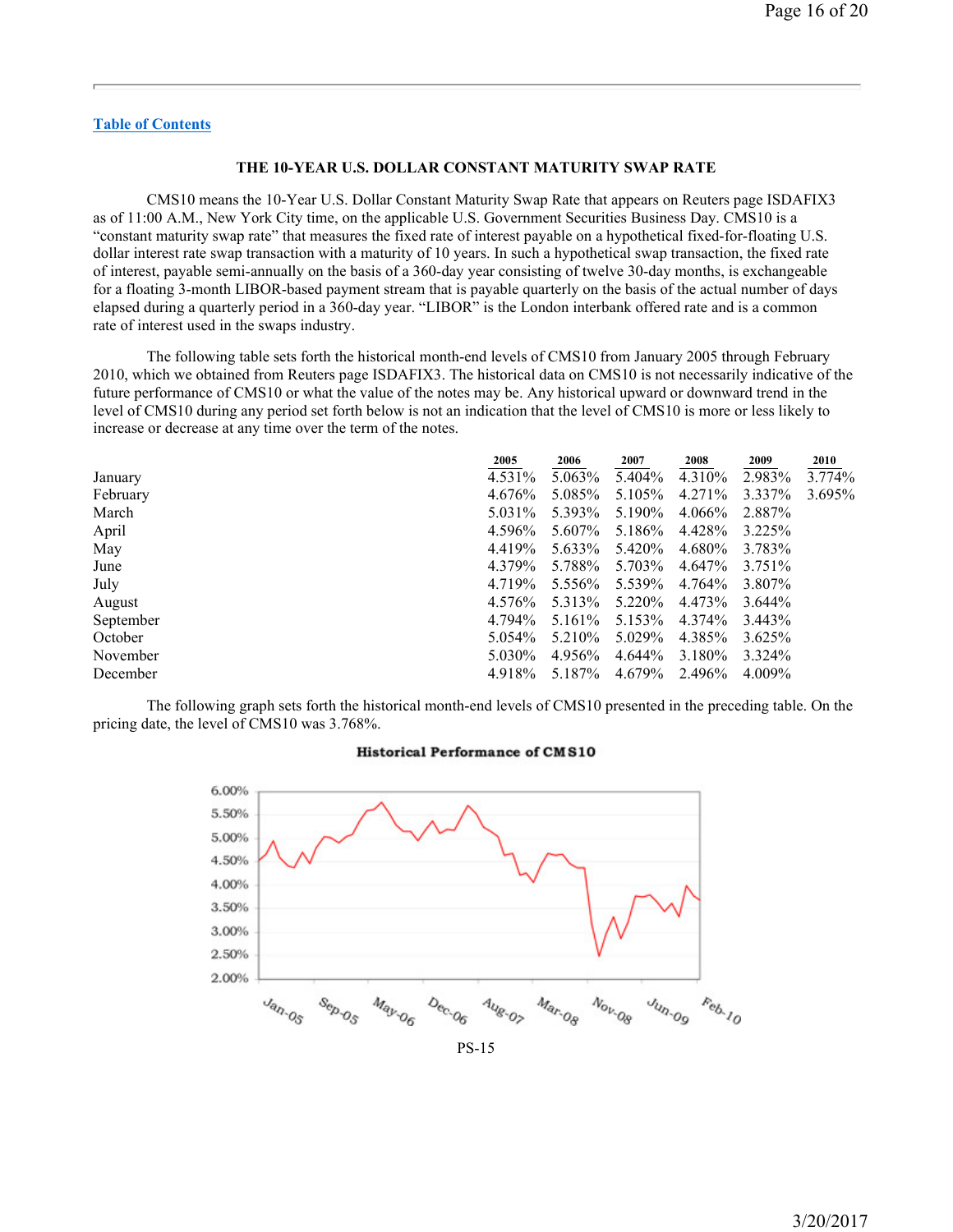Movements in CMS10 have historically been correlated to some extent to movements in the 10-Year Constant Maturity Treasury Rate, which expresses the yield to maturity on U.S. Treasury securities with a constant maturity of 10 years. The graph below shows the correlation between the monthly CMS10 relative to the monthly 10-Year Constant Maturity Treasury Rate during the period from January 2005 through February 2010.



### Historical Performance of CMS10 and CMT 10

PS-16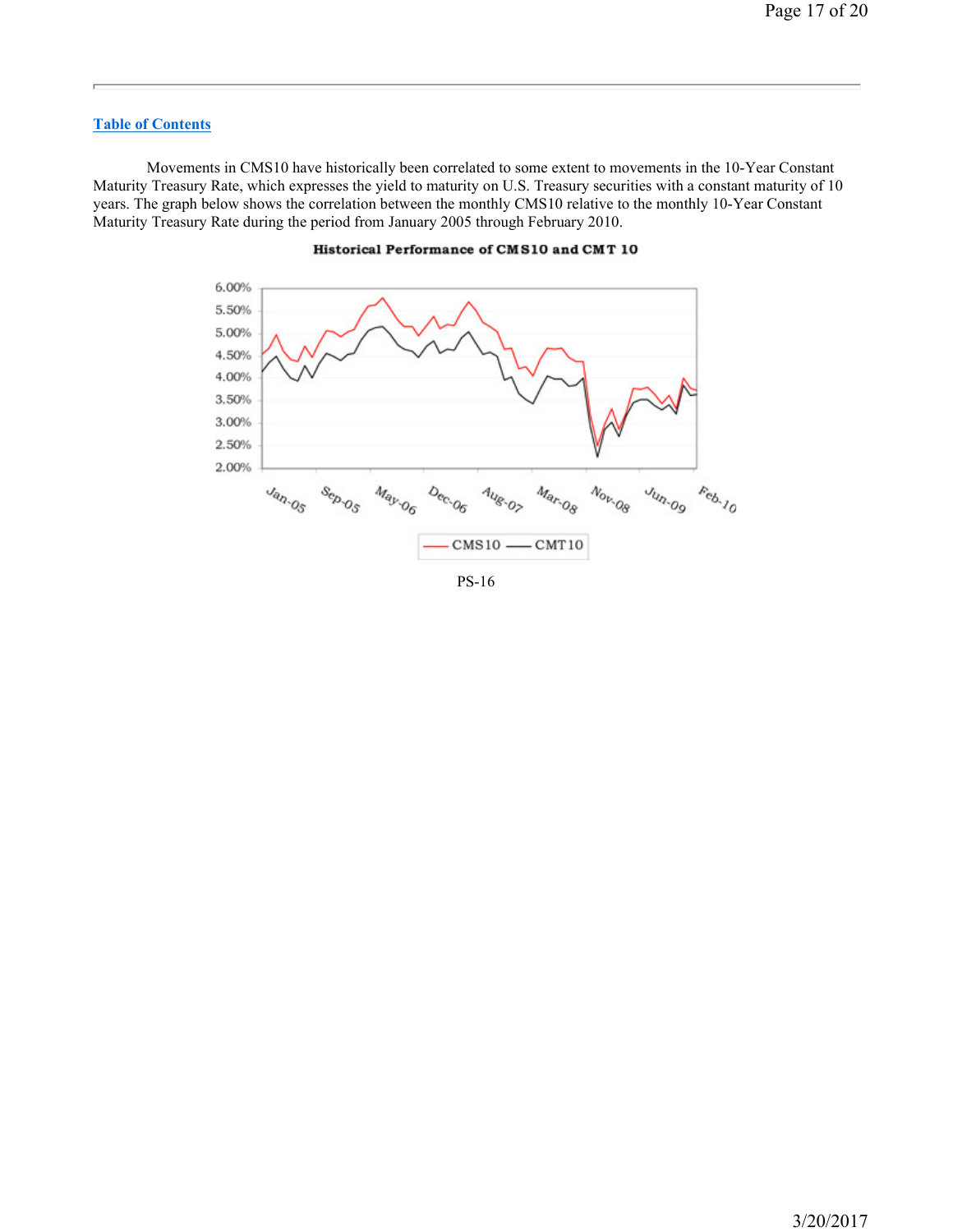### **SUPPLEMENTAL PLAN OF DISTRIBUTION**

Our broker-dealer subsidiaries, MLPF&S and First Republic, will act as our selling agents in connection with the offering of the notes. The selling agents are parties to the Distribution Agreement described in the "Supplemental Plan of Distribution" on page S-12 of the accompanying prospectus supplement.

Each selling agent will receive the compensation set forth on the cover of this pricing supplement as to the notes sold through its efforts. You must have an account with one of the selling agents to purchase the notes.

The selling agents are members of the Financial Industry Regulatory Authority, Inc. (formerly the National Association of Securities Dealers, Inc. (the "NASD")). Accordingly, the offering of the notes will conform to the requirements of NASD Rule 2720.

No selling agent is acting as your fiduciary or advisor, and you should not rely upon any communication from either selling agent in connection with the notes as investment advice or a recommendation to purchase notes. You should make your own investment decision regarding the notes after consulting with your legal, tax, and other advisors.

If you place an order to purchase the notes, you are consenting to each of MLPF&S and First Republic acting as a principal in effecting the transaction for your account. Under the terms of our distribution agreement with the selling agents, MLPF&S will purchase the notes from us on the issue date as principal at the purchase price indicated on the cover of this pricing supplement, less the indicated underwriting discount.

The selling agents and any of our other broker-dealer affiliates may use this pricing supplement, and the accompanying prospectus supplement and prospectus for offers and sales in secondary market transactions and marketmaking transactions in the notes. However, they are not obligated to engage in such secondary market transactions and/or market-making transactions. The selling agents may act as principal or agent in these transactions, and any such sales will be made at prices related to prevailing market prices at the time of the sale.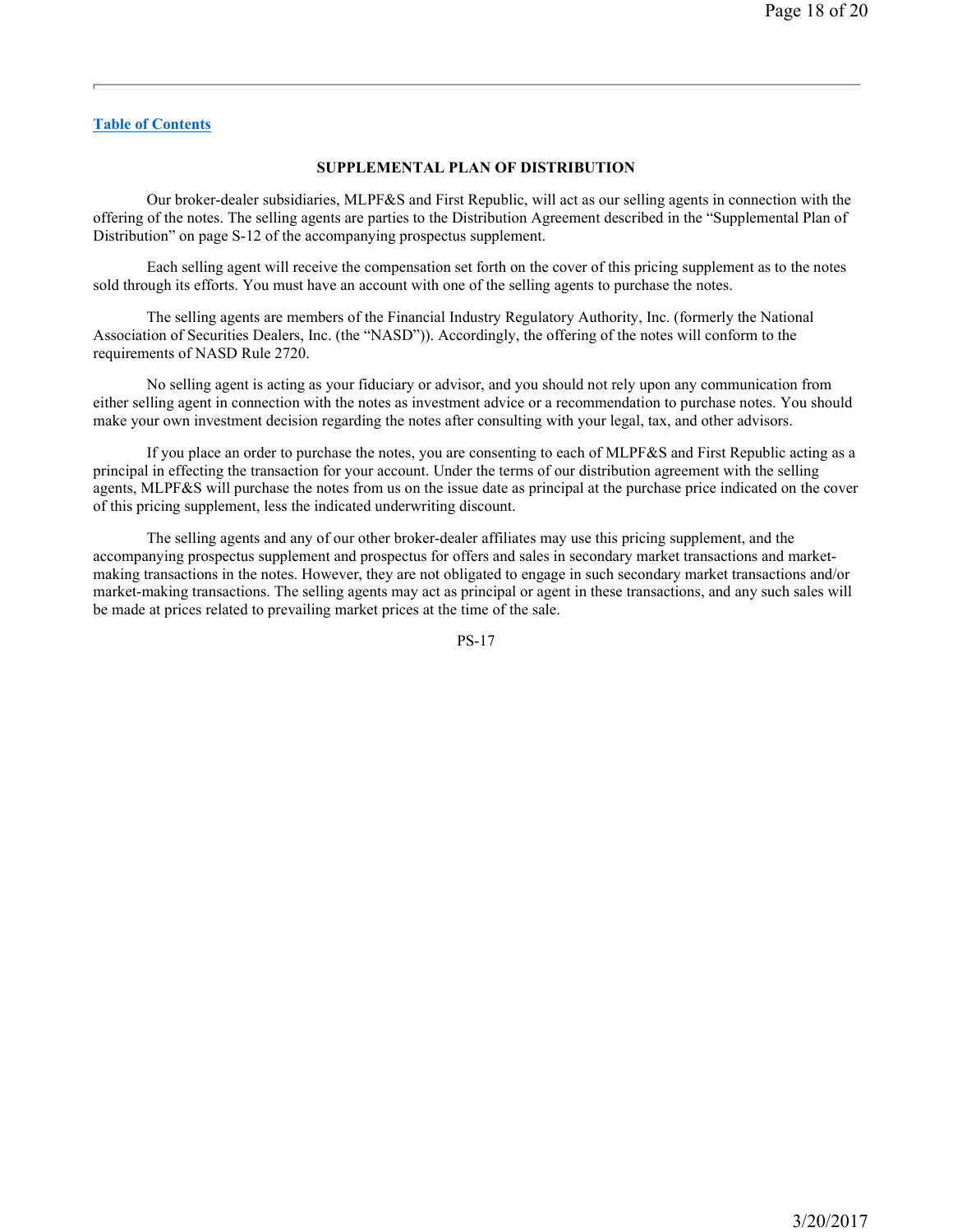#### **U.S. FEDERAL INCOME TAX SUMMARY**

The following summary is not complete and is subject to the qualifications and limitations set forth in the discussion under "U.S. Federal Income Tax Considerations" beginning on page 60 of the attached prospectus, which you should carefully review prior to investing in the notes. For a discussion of the U.S. federal income tax consequences of an investment in the notes, please see the section "U.S. Federal Income Tax Considerations—Taxation of Debt Securities" in the attached prospectus. For purposes of that discussion, the notes will be treated as "variable rate debt securities" that will qualify for treatment as "variable rate debt instruments."

Under the characterization described above, interest on a note generally will be included in the income of a U.S. Holder as ordinary income at the time it is accrued or is received in accordance with the U.S. Holder's regular method of accounting for U.S. federal income tax purposes. Upon a sale or other disposition of a note, a U.S. Holder will recognize gain or loss equal to the difference between the amount realized upon the sale or disposition (except to the extent attributable to accrued but unpaid interest) and the U.S. Holder's tax basis in the note. Any such gain or loss will be capital gain or loss and will be long-term capital gain or loss if the note has been held for more than one year at the time of its sale or disposition. The deductibility of capital losses is subject to limitations.

*You should consult your own tax advisor concerning the U.S. federal income tax consequences to you of acquiring, owning, and disposing of the notes, as well as any tax consequences arising under the laws of any state, local, foreign, or other tax jurisdiction and the possible effects of changes in U.S. federal or other tax laws.* 

#### **ERISA CONSIDERATIONS**

Each fiduciary of a pension, profit-sharing, or other employee benefit plan subject to ERISA (a "Plan"), should consider the fiduciary standards of ERISA in the context of the Plan's particular circumstances before authorizing an investment in the notes. Accordingly, among other factors, the fiduciary should consider whether the investment would satisfy the prudence and diversification requirements of ERISA and would be consistent with the documents and instruments governing the Plan.

In addition, we and certain of our subsidiaries and affiliates, including MLPF&S, may be each considered a party in interest within the meaning of ERISA, or a disqualified person within the meaning of the Code, with respect to many Plans, as well as many individual retirement accounts and Keogh plans (also "Plans"). Prohibited transactions within the meaning of ERISA or the Code would likely arise, for example, if the notes are acquired by or with the assets of a Plan with respect to which MLPF&S or any of our other affiliates is a party in interest, unless the notes are acquired under an exemption from the prohibited transaction rules. A violation of these prohibited transaction rules could result in an excise tax or other liabilities under ERISA and/or Section 4975 of the Code for such persons, unless exemptive relief is available under an applicable statutory or administrative exemption.

Under ERISA and various PTCEs issued by the U.S. Department of Labor, exemptive relief may be available for direct or indirect prohibited transactions resulting from the purchase, holding, or disposition of the notes. Those exemptions are PTCE 96-23 (for certain transactions determined by in-house asset managers), PTCE 95-60 (for certain transactions involving insurance company general accounts), PTCE 91-38 (for certain transactions involving bank collective investment funds), PTCE 90-1 (for certain transactions involving insurance company separate accounts), PTCE 84-14 (for certain transactions determined by independent qualified asset managers), and the exemption under Section 408 (b)(17) of ERISA and Section 4975(d)(20) of the Code for certain arm's-length transactions with a person that is a party in